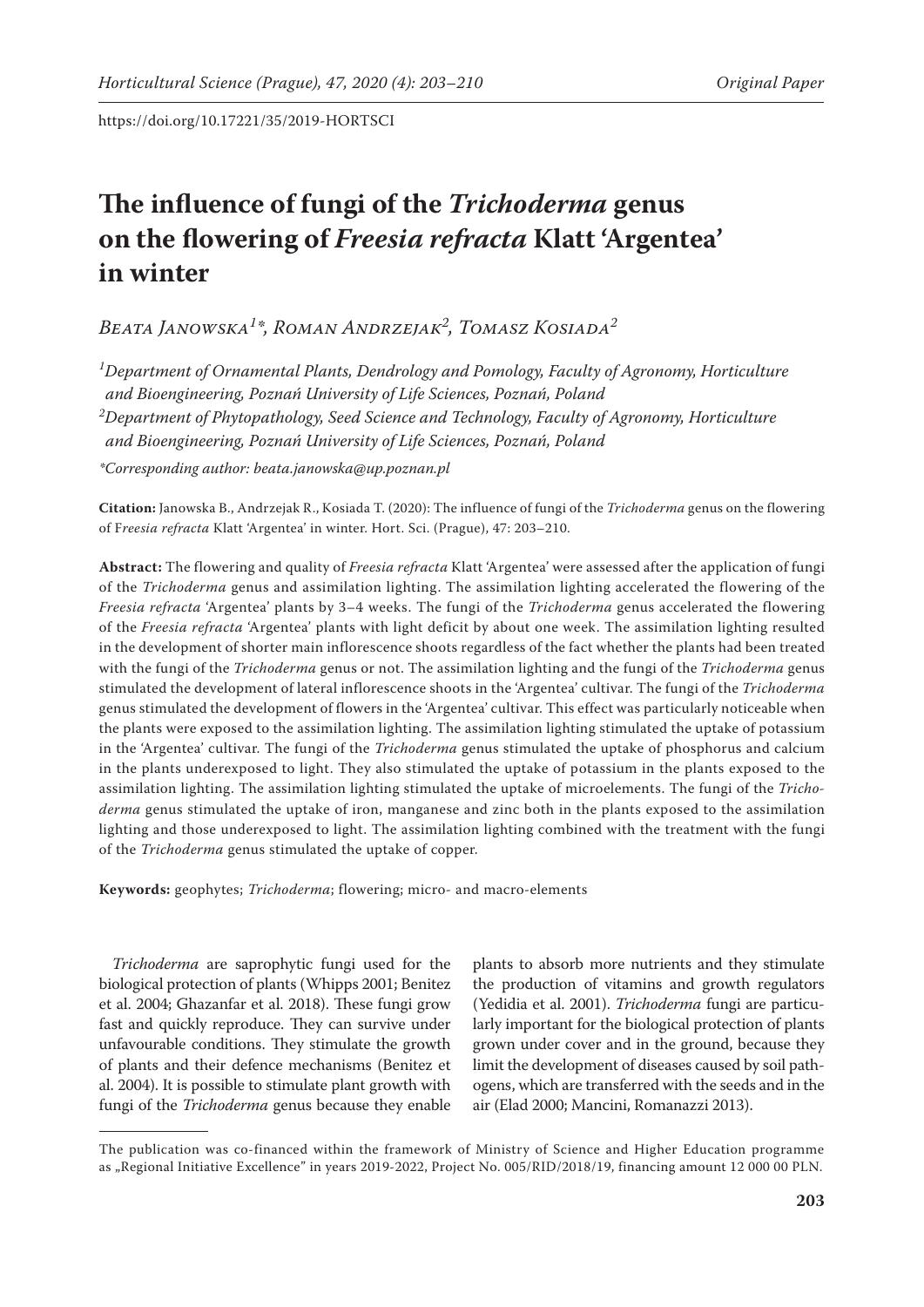The interaction process between plants and fungi of the *Trichoderma* genus has been relatively poorly investigated. This study assesses the influence of fungi of the *Trichoderma* genus (*T. hamatum, T. harzianum* and *T. viride*) on the flowering and nutrition of *Freesia refracta* 'Argentea' plants exposed to light and those with a light deficit.

### **MATERIAL AND METHODS**

An experiment on *Freesia refracta* Klatt 'Argentea' plants was conducted at the Department of Phytopathology and Seed Science, Poznań University of Life Sciences, Poland over two seasons in both 2015/2016 and 2016/2017. The flowering and quality of the *Freesia refracta* Klatt 'Argentea' plants were assessed after the application of the fungi of the *Trichoderma* genus and the assimilation lighting.

*Freesia refracta* tubers with a circumference of 10–11 cm were prepared at a temperature of 28 °C for 14 weeks. Next, on 1 August 2015 and 2016, they were planted in containers with a capacity of 17  $\rm{dm^3}$ , which had been filled with a peat substrate (pH 6.2). Six tubers were planted in each container and placed on tables in a greenhouse. The variants of plants used in the experiment were either exposed or underexposed to light and treated or untreated with *Trichoderma*.

The plants were grown in a greenhouse, where the air temperature was 14–16 °C. In both research years, the assimilation lighting started at the beginning of December. Sodium lamps with a quantum irradiance intensity of 25–30 μmol/m<sup>2</sup>/s<sup>1</sup> were used in the experiment so that the day was extended to 16 hours.

Two weeks after the tubers had been planted, after the roots had developed, a suspension of fungi of the *Trichoderma* genus (*T. hamatum*, *T. harzianum* and *T. viride*) was applied to the substrate. 50 ml of the suspension was applied to each plant.

An inoculum of fungi of the *Trichoderma* genus (*T. hamatum*, *T. harzianum*, and *T. viride*) was prepared in sterile, plastic Petri dishes with a diameter of 90 mm. A PDA medium of 16 ml was poured into each dish. When it solidified, a 5 mm disc of the nutrient medium overgrown with the mycelium of an appropriate isolate was placed in the central part of the plate. The disc had been cut from the circumference of a 10-day-old culture. Next, the cultures were incubated at 20 °C for three weeks. Distilled water (20 ml)

was poured onto the sporulating cultures, and the resulting suspension was poured into a flask.

The experiment consisted of eight treatments, each of them with 3 replicates and 6 plants.

During the growing season, the plants were regularly watered. Once a week, they were fertilised with an aqueous solution of a 0.2% multicomponent Peters Professional fertiliser (20; 10; 20). Each time,  $0.5 \text{ dm}^3$  of the solution was applied into one container.

At the harvest maturity stage, when the lower flower in the inflorescence was open and the bottom two buds were coloured, the earliness of the flowering season was determined by means of the weighted average of the days from planting the tubers to the flowering, the number of the 1<sup>st</sup> and 2<sup>nd</sup> order shoots in the inflorescence, the length of the main shoot and the length of the inflorescence, as well as the number of flowers in the inflorescence. The content of the macro-elements (nitrogen, phosphorus, potassium, calcium, magnesium) and micronutrients (iron, manganese, zinc, copper, boron) in the leaves was also measured.

The tops of leaves (10-cm long) were collected for the chemical analyses in each treatment. They were dried at a temperature of 45–50 °C and ground. Then, they were mineralised in concentrated sulphuric acid to measure the total nitrogen, phosphorus, potassium, calcium and magnesium content. The following methods were used to measure the content of the nutrients: total  $N -$  the Kjeldahl distillation method with a Parnas-Wagner apparatus (Chemland, Stargard Szczeciński, Poland**)**, P – the colorimetric method with ammonium molybdate (developed by Schillak), K, Ca, and Mg – atomic absorption spectrometry (AAS). The leaves were mineralised in a mixture of nitric and perchloric acids  $(3 : 1, v : v)$  to measure the total iron, manganese, zinc, boron and copper content (Kamińska et al. 1972). After the mineralisation, the content of Fe, Mn, Zn, B and Cu was measured with the AAS method (with a Carl Zeiss Jena apparatus; pAAS-3N, Analityk Jena, Jena, Germany).

The results were analysed statistically with a twofactor analysis of variance. The assimilation lighting was the first-order factor, and the *Trichoderma* fungi were the second-order factor (the mean values from the two years were taken into account). The averages were grouped by means of Duncan's test at a significance level of  $\alpha$  = 0.05.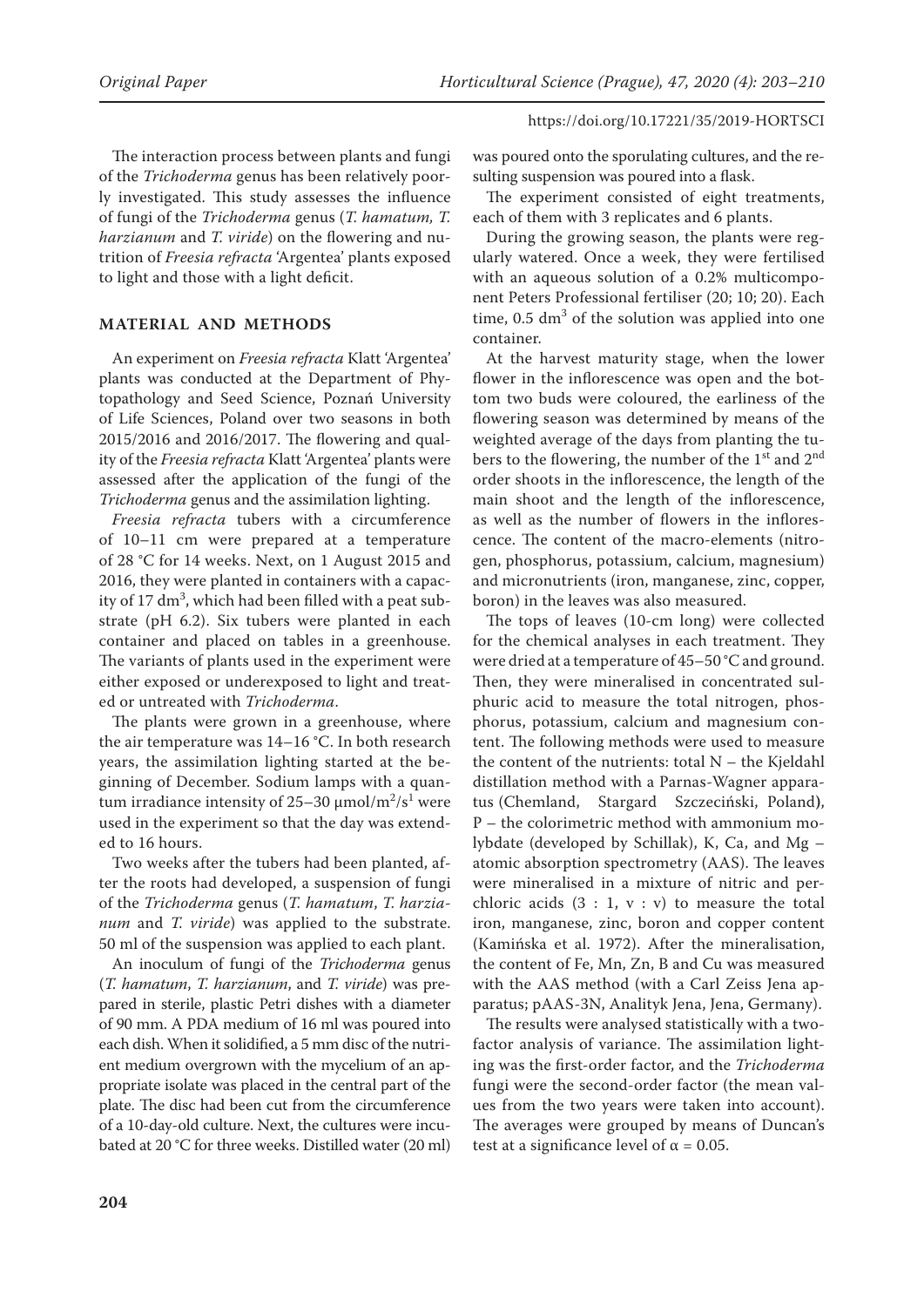### **RESULTS**

32% of the fragments of the *Freesia refracta* 'Argentea' roots belonging to the plants underexposed to light and 33% of the roots of the plants exposed to light were colonised by fungi of the *Trichoderma* genus (Figure 1).

The comparison of the earliness of the flowering showed that the plants exposed to light were the first to start flowering irrespective of the fact whether they had been treated with the *Trichoderma* fungi or not. These combinations began flowering 30 and 23 days earlier, respectively, than the combinations where the plants had not been illuminated during the cultivation. The plants that had been underexposed to light and not treated with the *Trichoderma* fungi were the last to start flowering. However, the plants that had been underexposed to light, but treated with the fungi began flowering 9 days earlier, on average (Figure 2A).

The comparison of the length of the main inflorescence shoot of the ,Argentea' cultivar showed that regardless of the treatment with the *Trichoderma* fungi, the first-order inflorescence shoots of the plants exposed to light were significantly shorter, i.e., 11.5 and 10.0 cm, respectively (Figure 2B).

The experiment showed that the plants underexposed to light had significantly fewer lateral inflorescence branches than those exposed to light. However, the treatment with the *Trichoderma* fungi did not affect this parameter. The plants exposed to light and treated with the *Trichoderma* fungi significantly had the largest number of lateral branches of inflorescence shoots (Figure 2C).

The number of flowers in the inflorescence significantly depended on the assimilation lighting and treatment with the *Trichoderma* fungi (Figure 2D). The inflorescences of the plants underexposed to light and not treated with the *Trichoderma* fungi significantly had the fewest flowers. There were significantly more flowers in the inflorescences of the plants underexposed to light and treated with the *Trichoderma* fungi, and in the combination where the plants had been exposed to light, but had not been treated with the fungi. The largest significant numbers of flowers were found in the inflorescences of the plants exposed to light and treated with the *Trichoderma* fungi.

The comparison of the content of macro-elements in the leaves of the 'Argentea' cultivar showed that the treatment with the *Trichoderma* fungi significantly increased the content of the phosphorus and calcium both in the plants exposed to light and in the underexposed ones. The content of these elements was also significantly greater in the plants that had been treated with the fungi (Table 1). The highest significant phosphorus content was found in the leaves of the plants exposed to light and treated with the *Trichoderma* fungi. The calcium content was similar both in the plants exposed and underexposed to light, which had been treated with the *Trichoderma* fungi.

The lowest significant potassium content was found in the plants underexposed to light, regardless of the treatment with the *Trichoderma* fungi. The assimilation lighting positively affected the uptake of this element. However, the highest significant content of this element was found in the leaves of the plants that had been exposed to light and treated with the *Trichoderma* fungi (Table 1).

Neither the assimilation lighting nor the treatment with the *Trichoderma* fungi affected the nitrogen and magnesium uptake by the 'Argentea' cultivar (Table 1).

The comparison of the content of the microelements in the leaves of the 'Argentea' cultivar showed



The means followed by the same letter do not differ significantly at  $\alpha = 0.05$ 



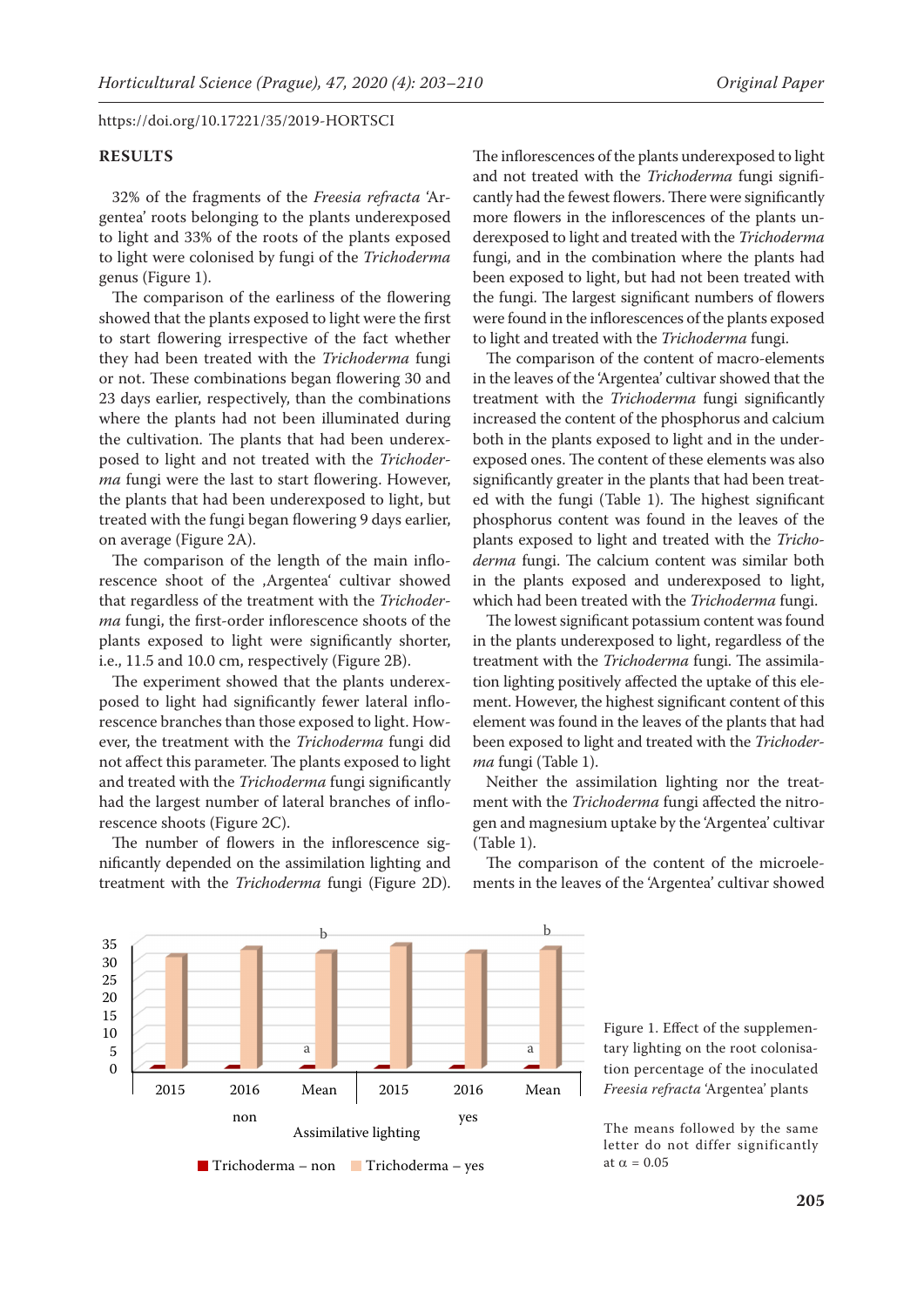

### **(A)** Earliness of flowering (days)

#### $\mathbf{r}$ (B) Lenght of main floerescence shot



## (C) Number of lateral influorescence (C) Number of lateral influorescence



(D) Number of the flowers in the main inflorescence



Figure 2. Earliness of the flowering (A) and quality (B, C, D) of the inflorescence of the *Freesia refracta* 'Argentea' plants after the application of the supplementary lighting and the fungus of the genus *Trichoderma*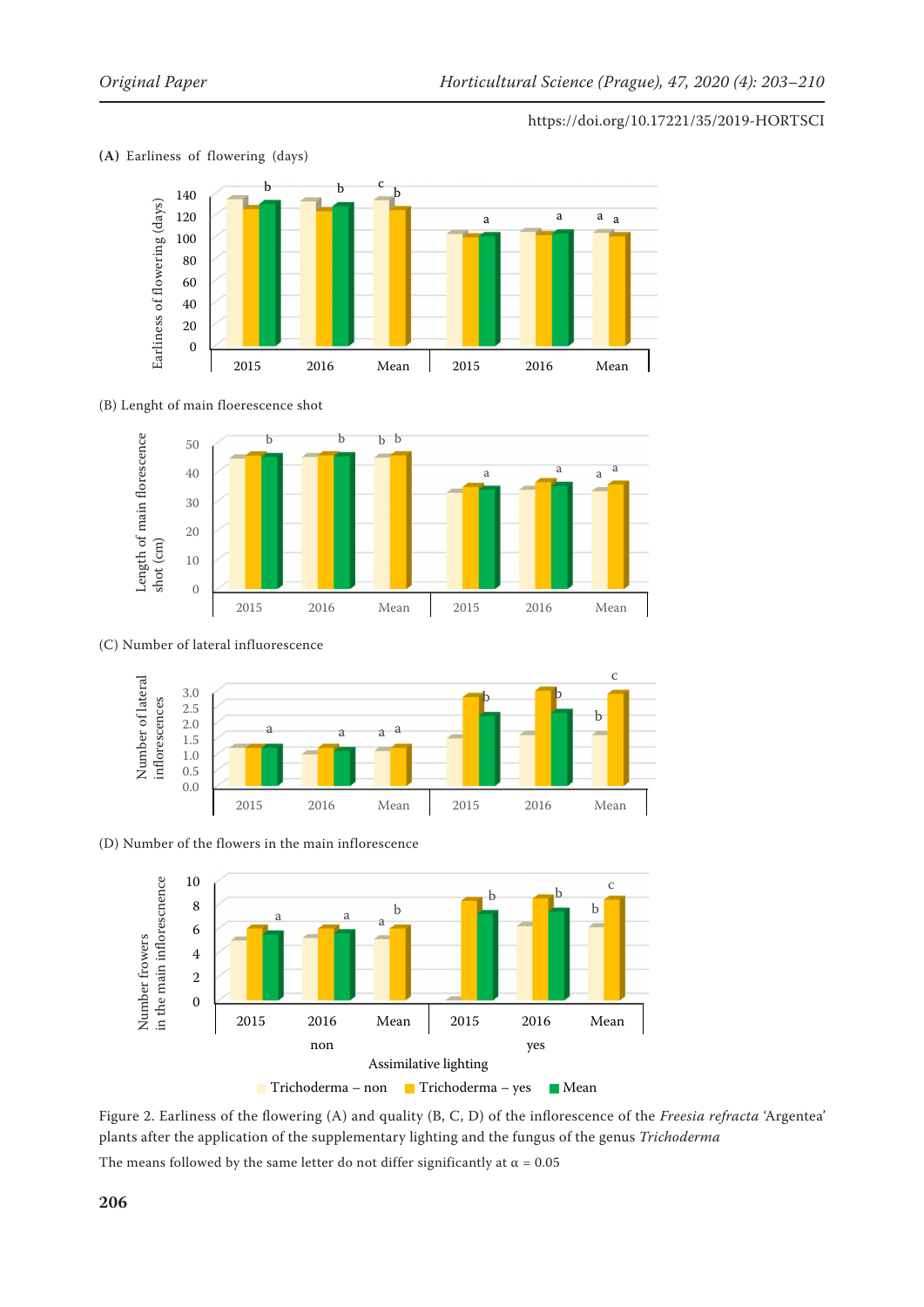| Table 1. Effect on the content of macro-elements in the leaves of the Freesia refracta 'Argentea' plants after the appli- |  |
|---------------------------------------------------------------------------------------------------------------------------|--|
| cation of the supplementary lighting and the fungus of the genus Trichoderma (% d.w.)                                     |  |

|                  | Assimilative lighting |                   |                   |                   |                   |                     |
|------------------|-----------------------|-------------------|-------------------|-------------------|-------------------|---------------------|
| Trichoderma spp. | non                   |                   |                   | yes               |                   |                     |
|                  | 2015                  | 2016              | mean              | 2015              | 2016              | Mean                |
| Nitrogen         |                       |                   |                   |                   |                   |                     |
| Non              | 2.50                  | 2.46              | 2.48 <sup>a</sup> | 2.70              | 2.84              | 2.67 <sup>a</sup>   |
| Yes              | 2.48                  | 2.46              | 2.48 <sup>a</sup> | 2.68              | 2.60              | $2.64$ <sup>a</sup> |
| Mean             | 2.49 <sup>a</sup>     | 2.46 <sup>a</sup> |                   | 2.69 <sup>a</sup> | 2.62 <sup>a</sup> |                     |
| Phosphorus       |                       |                   |                   |                   |                   |                     |
| Non              | 0.45                  | 0.47              | 0.46 <sup>a</sup> | 0.46              | 0.48              | 0.47 <sup>a</sup>   |
| Yes              | 0.78                  | 0.68              | 0.73 <sup>c</sup> | 0.84              | 0.80              | 0.82 <sup>d</sup>   |
| Mean             | $0.62^{b}$            | 0.58 <sup>b</sup> |                   | $0.65^{\rm b}$    | $0.64^{b}$        |                     |
| Potassinum       |                       |                   |                   |                   |                   |                     |
| Non              | 4.47                  | 4.49              | 4.48 <sup>a</sup> | 5.27              | 5.37              | $5.32^{b}$          |
| Yes              | 4.95                  | 4.80              | 4.88 <sup>a</sup> | 5.47              | 7.20              | 6.34 <sup>c</sup>   |
| Mean             | 4.71 <sup>a</sup>     | 4.65 <sup>a</sup> |                   | 5.37 <sup>b</sup> | 6.29 <sup>c</sup> |                     |
| Magnesium        |                       |                   |                   |                   |                   |                     |
| Non              | 0.18                  | 0.19              | 0.19 <sup>a</sup> | 0.12              | 0.15              | $0.14\mathrm{^a}$   |
| Yes              | 0.22                  | 0.16              | 0.19 <sup>a</sup> | 0.12              | 0.17              | $0.15^{a}$          |
| Mean             | 0.20 <sup>a</sup>     | $0.18^{a}$        |                   | $0.12^a$          | 0.16 <sup>a</sup> |                     |
| Calcium          |                       |                   |                   |                   |                   |                     |
| Non              | 1.16                  | 1.12              | 1.14 <sup>a</sup> | 1.18              | 1.14              | 1.16 <sup>a</sup>   |
| Yes              | 1.33                  | 1.30              | 1.32 <sup>c</sup> | 1.28              | 1.30              | 1.29 <sup>c</sup>   |
| Mean             | $1.25^{b}$            | 1.21 <sup>b</sup> |                   | 1.23 <sup>b</sup> | 1.22 <sup>b</sup> |                     |

The means followed by the same letter do not differ significantly at  $\alpha = 0.05$ 

that the assimilation lighting stimulated their uptake (Table 2). The *Trichoderma* fungi stimulated the manganese, zinc and iron uptake both in the plants exposed to light and in the underexposed ones. The assimilation lighting combined with the treatment with the *Trichoderma* fungi stimulated the copper uptake (Table 2).

### **DISCUSSION**

The research showed that 32% of the fragments of the *Freesia refracta* , Argentea' roots of the plants underexposed to light and 33% of the roots of the plants exposed to light were colonised by the fungi of the *Trichoderma* genus. It is most likely that the good result was caused by the appropriate fungal injection. The fungal suspension was applied to the substrate placed directly above the tubers, because *Trichoderma* are aerobic organisms, which best develop in the surface layers of the substrate (Kosicka et al. 2014). Apart from that, as Benitez et al. (2004) indicated, the fungi of the *Trichoderma* genus tend to sporulate faster when they have greater access to visible light. Humidity is a very important factor affecting the proper development of these fungi. According to Das et al. (2008), the highest metabolic activity of these fungi can be observed when the humidity of the environment is about 80%.

Due to the moderate insolation deficit in autumn and winter in a temperate climate zone, artificial sources of light are used in greenhouse plantations. This intensifies the photosynthesis and, in consequence, it accelerates the growth and increases the yield of the plants (Marcelis et al. 2002; Heuvelink et al. 2006; Klamkowski et al. 2012). *Freesia* is a photoperiodically neutral plant, but it is very sensitive to light intensity. A high light intensity is particularly important during the emergence of the inflorescence, because the inflorescence shoots become rigid and the leaves grow vertically (Startek et al. 2005). According to Lee and Hwang (2014), a green LED lighting advanced the time of flowering and a metal halide lamp was good for the cut-flower quality in *Freesias*. Darras et al. (2019) showed that forcing with UV-C irradiation reduced the flowering time by 10.4 days and increased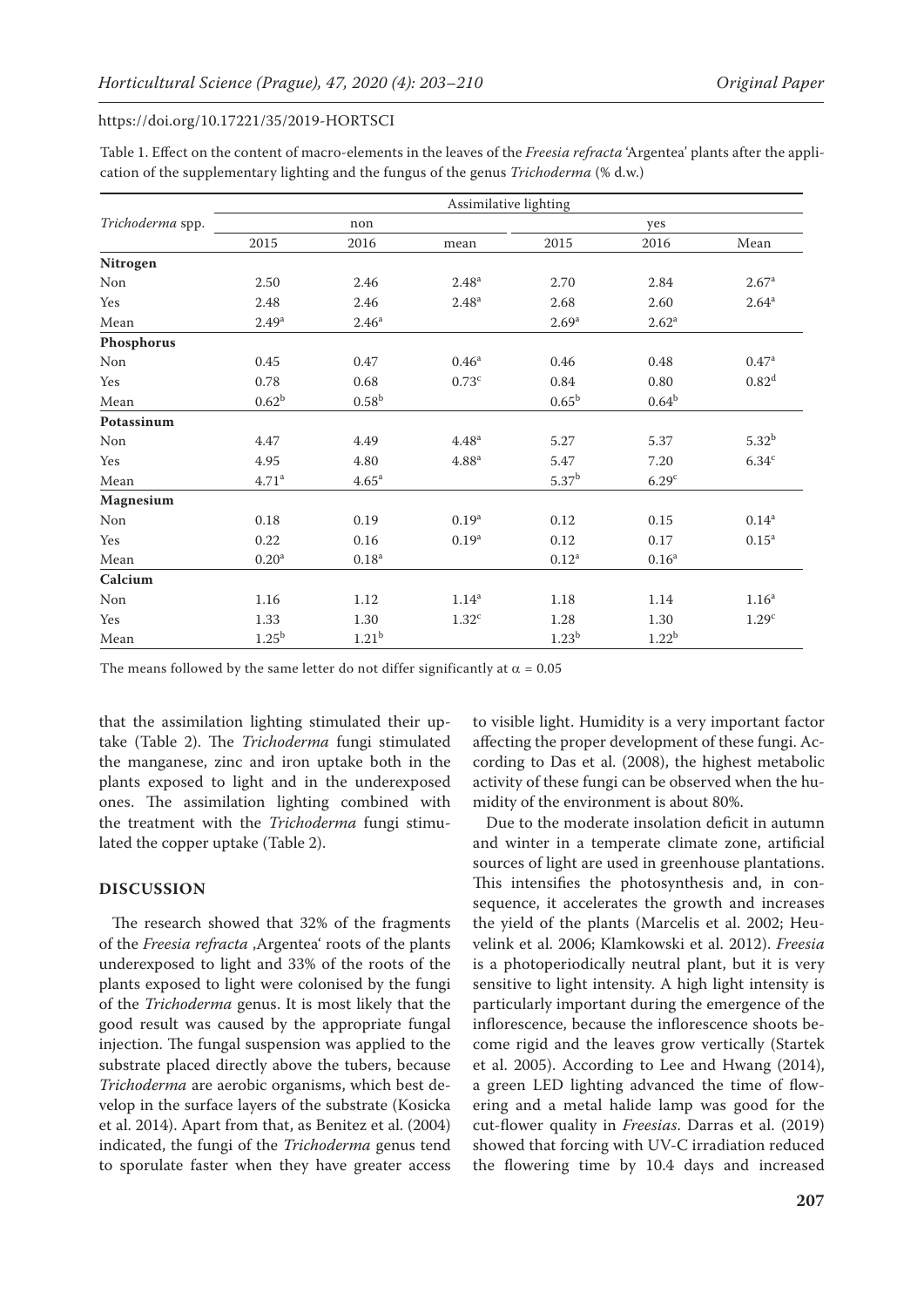| Table 2. Effect on the content of the microelements in the leaves of the Freesia refracta 'Argentea' plants after the appli- |  |
|------------------------------------------------------------------------------------------------------------------------------|--|
| cation of the supplementary lighting and the fungus of the genus Trichoderma (mg/kg in D.W.)                                 |  |

|                  | Assimilative lighting |                     |                    |                     |                    |                      |  |
|------------------|-----------------------|---------------------|--------------------|---------------------|--------------------|----------------------|--|
| Trichoderma spp. | non                   |                     |                    | yes                 |                    |                      |  |
|                  | 2015                  | 2016                | mean               | 2015                | 2016               | mean                 |  |
| Manganese        |                       |                     |                    |                     |                    |                      |  |
| Non              | 33.30                 | 38.50               | 35.9 <sup>a</sup>  | 44.3                | 43.7               | 44.0 <sup>b</sup>    |  |
| Yes              | 63.60                 | 58.40               | 61.00 <sup>e</sup> | 59.9                | 60.1               | 60.00 <sup>e</sup>   |  |
| Mean             | $48.45^{\circ}$       | $48.45^{\circ}$     |                    | $52.1^d$            | 51.9 <sup>d</sup>  |                      |  |
| Copper           |                       |                     |                    |                     |                    |                      |  |
| Non              | 5.59                  | 7.48                | 6.54 <sup>a</sup>  | 7.63                | 9.61               | 8.62 <sup>c</sup>    |  |
| Yes              | 6.02                  | 7.60                | 6.81 <sup>a</sup>  | 17.42               | 16.0               | $16.71^e$            |  |
| Mean             | 5.81 <sup>a</sup>     | $7.54^{b}$          |                    | $12.53^d$           | 12.81 <sup>d</sup> |                      |  |
| Zinc             |                       |                     |                    |                     |                    |                      |  |
| Non              | 34.4                  | 33.0                | 33.7 <sup>a</sup>  | 46.1                | 50.00              | 48.01 <sup>b</sup>   |  |
| Yes              | 62.8                  | 65.4                | 64.1 <sup>d</sup>  | 68.8                | 62.20              | $65.50$ <sup>d</sup> |  |
| Mean             | 48.60 <sup>b</sup>    | $49.2^{b}$          |                    | 57.45 <sup>c</sup>  | $56.10^{\circ}$    |                      |  |
| Iron             |                       |                     |                    |                     |                    |                      |  |
| Non              | 79.40                 | 80.6                | 80.00 <sup>a</sup> | 97.10               | 111.80             | $104.45^{b}$         |  |
| Yes              | 140.90                | 120.4               | $130.65^c$         | 127.70              | 157.10             | 142.40 <sup>d</sup>  |  |
| Mean             | $110.15^{b}$          | 100.50 <sup>b</sup> |                    | 112.40 <sup>b</sup> | $134.45^{\circ}$   |                      |  |
| <b>Boron</b>     |                       |                     |                    |                     |                    |                      |  |
| Non              | 23.70                 | 23.70               | $23.70^a$          | 26.4                | 26.10              | $26.25^{b}$          |  |
| Yes              | 24.40                 | 22.70               | $23.55^{\rm a}$    | 27.40               | 27.50              | $27.45^{b}$          |  |
| Mean             | $24.05^{\rm a}$       | 23.20 <sup>a</sup>  |                    | 26.90 <sup>b</sup>  | $26.80^{b}$        |                      |  |

The means followed by the same superscript letter do not differ significantly at  $\alpha = 0.05$ 

the lateral branching and number of flowers by up to 22 and 30%, respectively, in *Freesia.*

The research showed that the assimilation lighting accelerated the flowering of *Freesia refracta* 'Argentea' plants by 3-4 weeks in winter. This finding met our expectations and confirmed the results of earlier studies (Kawata 1973; Gilbertson-Ferriss, Wilkins 1978). Apart from that, the experiment showed that the treatment of the 'Argentea' plants underexposed to light with the *Trichoderma* fungi accelerated their flowering only by about one week. According to Brotman et al. (2013), the fungi of the *Trichoderma* genus may improve the growth of plants exposed to abiotic stress, such as a light deficit, because they reduce harmful, elevated levels of ethylene and exhibit increased an antioxidative capacity. However, although the fungi of the *Trichoderma* genus are capable of relieving abiotic stress, knowledge about the mechanisms controlling various stress factors in plants is still insufficient (Mastouri et al. 2010).

The research showed that the assimilation lighting of the 'Argentea' cultivar resulted in shorter main inflorescence shoots growing from the tubers, regardless of the treatment with the *Trichoderma* fungi. However, it is noteworthy that the elongation of the inflorescence shoots were inhibited, because the quality of the shoots improved – they were stiff, did not bend and the inflorescence was properly shaped. Apart from that, the experiment showed that the treatment with the *Trichoderma* fungi stimulated the development of flowers. It was particularly noticeable in the plants exposed to the assimilation lighting. The results of this study are in line with the findings of the research conducted by Startek et al. (2005). The authors indicated that the illumination of *Freesias* during the entire cultivation period or only during the development of the buds accelerated the flowering and shortened the length of the inflorescence shoots. However, the assimilation lighting may also reduce the number of inflorescences. In our study, we did not observe that the assimilation lighting and fungi of the *Trichoderma* genus stimulated the development of lateral inflorescence shoots of the 'Argentea' cultivar.

The uptake of nutrients during cultivation depends on the lighting conditions. Light intensifies the ion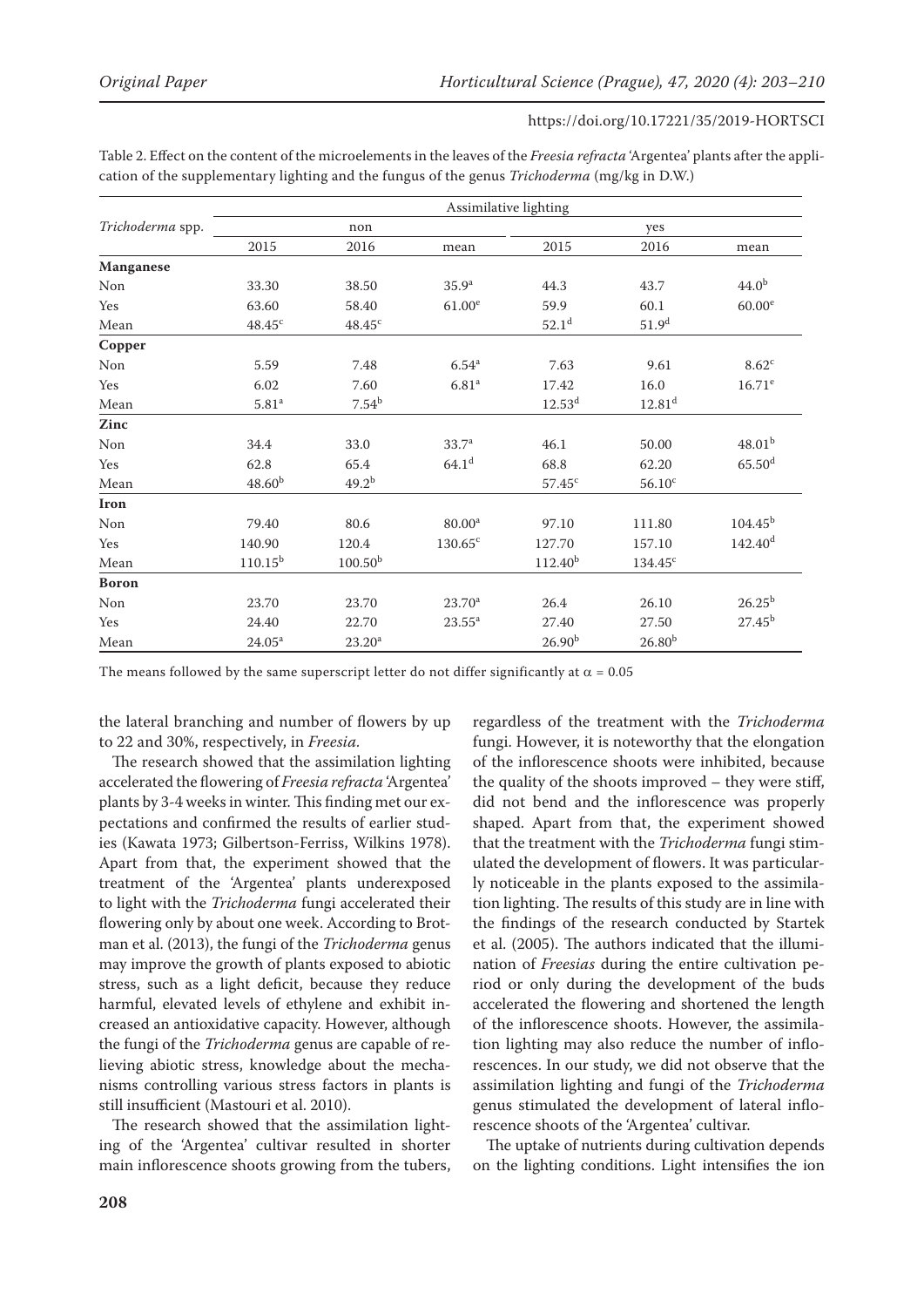transport in plants – it opens the stomata, activates the water transpiration current and, thus, the passive ion transport . Light also influences the active ion uptake from the substrate, because the assimilation products formed as a result of photosynthesis are respiratory substrates for the roots, and the energy which they release increases the active ion uptake from the substrate (Kujawski 2005). Our research showed that the assimilation lighting of the 'Argenta' plants stimulated their potassium uptake. This effect was particularly noticeable when the illumination was combined with the treatment with the *Trichoderma* fungi. The fungal treatment compensated for the light deficit in the variant where the plants were underexposed to light. Thanks to the treatment, the plants' phosphorus and calcium uptake was intensified. The phosphorus in the *Freesias* significantly affected the days to flowering, spike persistency, corm diameter, corm weight (Khan et al. 2012). Yedidia et al. (2001) also observed higher phosphorus levels after applying fungi from the *Trichoderma* genus. The authors found a significantly higher phosphorus content in 10- and 28-day-old *Cucumis* seedlings after applying the T-203 *Trichoderma harzianum*  strain. The researchers observed that the elevated uptake of nutrients resulted in the better development of the root system, which allowed the plants to access a larger volume of the substrate. In consequence, the plants won the competition for nutrients versus the other plants, which had a less developed root system, or when there were small amounts of mineral compounds. According to Altomare et al. (1999), phosphorus compounds can be dissolved and stored in a biomass of fungi of the *Trichoderma* genus, and then they can be released in an available form near the roots after the lysis of the mycelium. Alpa et al. (2015) reported that an AMF (arbuscular mycorrhizal fungi) in combination with *Trichoderma viride* enhances the nutrient alimentation, especially for P, leading to an improved rhizospheric condition in the soil, influencing the physiological and biochemical properties of *Helianthus annuus*.

Micronutrients play a key role in the plants' metabolic and physiological processes. It is noteworthy that they have a greater influence on the yield quality (Khosa et al. 2011) rather than its volume (Lahijie 2012). Proteins are composed of micronutrients, which play a role in catalytic functions. Our experiment showed that the fungi of the *Trichoderma* genus stimulated the iron, manganese, and zinc uptake both by the 'Argentea' plants exposed to light and those

with a light deficit. The results of our study are in line with the observations made by Yedidia et al. (2001), who studied the uptake of these micronutrients in *Cucumis* seedlings treated with the fungi of the *Trichoderma* genus. They found that the iron, copper and zinc content had increased both in the roots and in the aerial parts of the plants. According to Benitez et al. (2004), *Trichoderma* fungi are capable of having a quick uptake of elements even if they only occur in trace amounts. For example, iron is chelated by these fungi. *Trichoderma* fungi have siderophores, which inhibit the growth and development of other fungi. The authors stressed the fact that *Trichoderma* fungi aggressively competed with other microorganisms for space and nutrients and this competition was beneficial to the plants. Yedidia et al. (2001) observed that the copper content in the *Cucumis* plants increased when they had been treated with the fungi of the *Trichoderma* genus. In our study, the copper uptake was better in the variant where the plants had been exposed to the assimilation lighting and treated with the fungi of the *Trichoderma* genus.

### **CONCLUSION**

The assimilation lighting accelerated the flowering of the *Freesia refracta* 'Argentea' plants by 3–4 weeks. The fungi of the *Trichoderma* genus accelerated the flowering of the *Freesia refracta* 'Argentea' plants with a light deficit by about one week. The assimilation lighting resulted in the development of shorter main inflorescence shoots regardless of the fact whether the plants had been treated with the fungi of the *Trichoderma* genus or not. The assimilation lighting and the fungi of the *Trichoderma* genus stimulated the development of the lateral inflorescence shoots in the 'Argentea' cultivar. The fungi of the *Trichoderma* genus stimulated the development of flowers in the 'Argentea' cultivar. This effect was particularly noticeable when the plants were exposed to the assimilation lighting. The assimilation lighting stimulated the potassium uptake in the 'Argentea' cultivar. The fungi of the *Trichoderma* genus stimulated the phosphorus and calcium uptake in the plants underexposed to light. They also stimulated the potassium uptake in the plants exposed to the assimilation lighting. The assimilation lighting stimulated the uptake of microelements. The fungi of the *Trichoderma* genus stimulated the iron, manganese, and zinc uptake both in the plants exposed to the assimilation lighting and the ones underex-